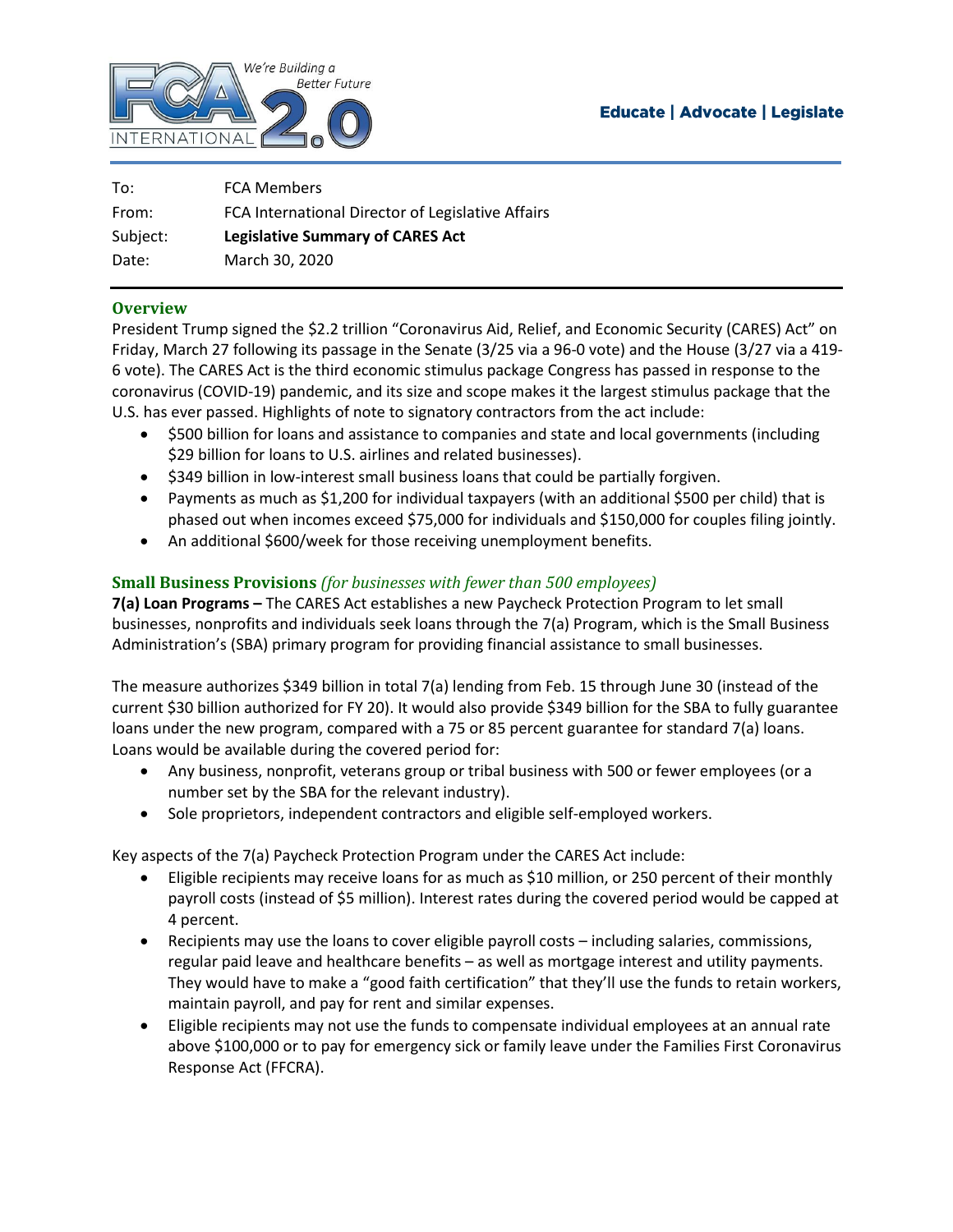The SBA is now permitted to waive rules requiring recipients pay certain fees, provide collateral or be unable to obtain credit elsewhere. SBA rules on company affiliates used to determine small business size would be waived for franchises, food or lodging companies with 500 or fewer employees and businesses that get financial assistance from a small business investment company.

**7(a) Loan Forgiveness –** Under the 7(a) Paycheck Protection Program, recipients can apply for loan forgiveness over eight weeks for eligible payroll costs and for mortgage interest, rent and utility payments. The SBA would pay lenders for any canceled debt plus accrued interest. Lenders generally wouldn't be subject to enforcement actions under the Small Business Act related to loan forgiveness, and loan forgiveness would be reduced for businesses that fire employees or cut their pay. Covered loans would have a maximum maturity of 10 years following a borrower's application for forgiveness, and canceled debt would be excluded from borrowers' gross income for tax purposes.

**SBA Disaster Loans –** The CARES Act provides \$10 billion to expand the SBA's disaster loan program (from Jan. 31, 2020 through Dec. 31, 2020) to cover businesses, cooperatives, employee stock ownership plans and tribal businesses with 500 or fewer employees, as well as sole proprietors and independent contractors.

The measure also authorizes the SBA to advance as much as \$10,000 to existing and newly eligible disaster loan recipients within three days of receiving their applications. Recipients must use the advance funds to pay sick leave to employees affected by COVID-19, retain employees, address interrupted supply chains, make rent or mortgage payments and repay debt. Recipients are not required to repay the advance funds.

## **Other Business Provisions:**

**Exchange Stabilization Fund –** The CARES Act establishes the Exchange Stabilization Fund (ESF), which allocates \$500 billion under the legislation to provide loans, loan guarantees and other investments to aid businesses struggling due to COVID-19. Of the \$500 billion available through the ESF, \$46 billion was specifically allocated to specific industries (including \$25 billion to airlines). The remaining \$454 billion is available in direct lending through the Department of Treasury to eligible businesses, states and municipalities.

All direct lending must meet the following criteria:

- 1. Alternative financing is not reasonably available to the business.
- 2. The loan is sufficiently secured or made at an interest rate that reflects the risk of the loan, and if possible, not less than an interest rate based on market conditions for comparable obligations before the coronavirus outbreak.
- 3. The duration of the loan shall be as short as possible and not exceed five years.
- 4. Borrower and their affiliates cannot engage in stock buybacks (unless contractually obligated) or pay dividends until the loan is no longer outstanding or one year after the date of the loan.
- 5. Borrower must, until Sept. 30, 2020, maintain its employment levels as of March 24, 2020, to the extent practicable, and retain no less than 90 percent of its employees as of that date.
- 6. A borrower must certify that it's a U.S.-domiciled business, and its employees are predominantly located in the U.S.
- 7. The loan cannot be forgiven.
- 8. In the case of borrowers critical to national security, their operations are jeopardized by losses related to the coronavirus pandemic.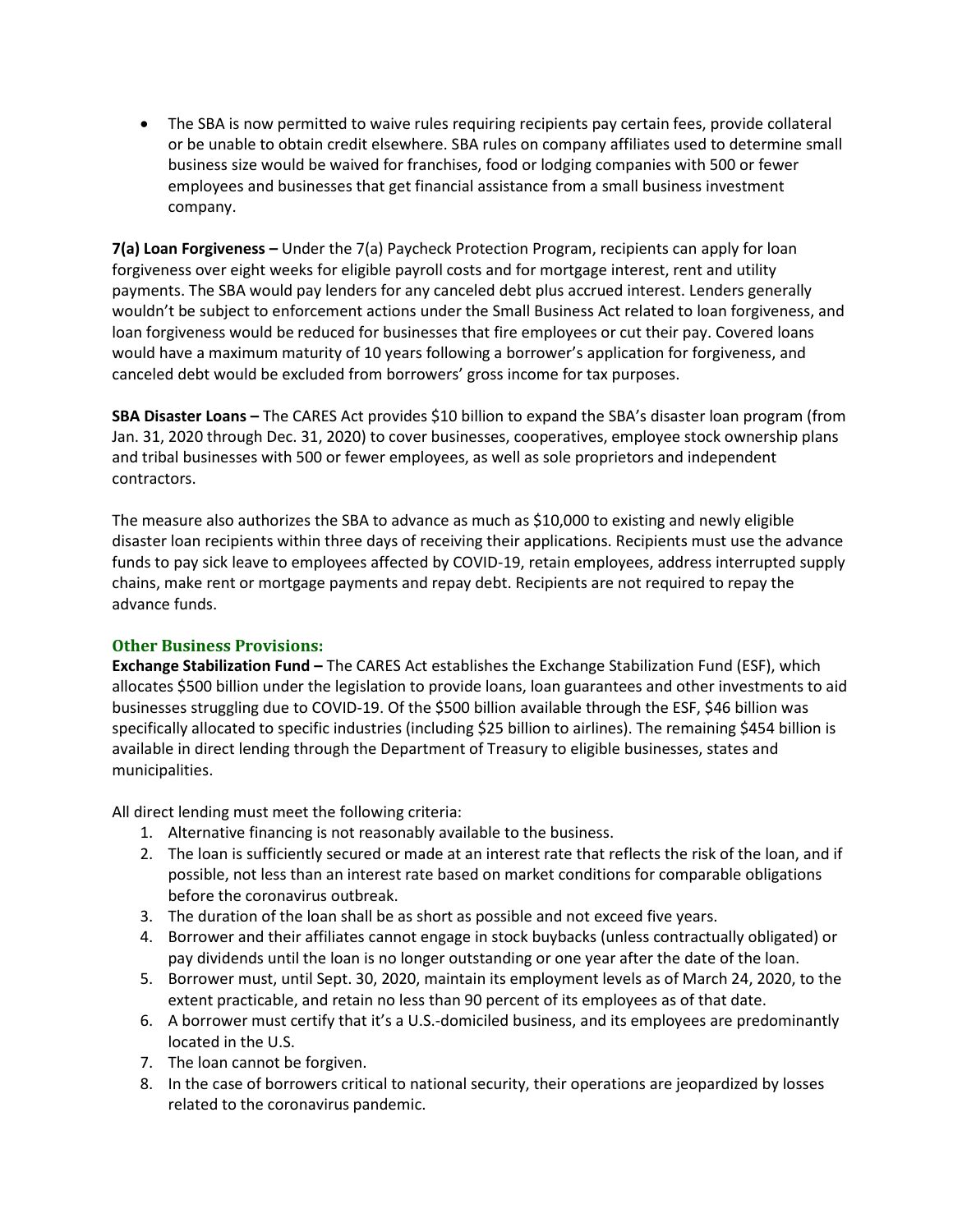Additionally, the Department of Treasury mandates that these funds specifically target nonprofit organizations and businesses between 500 and 10,000 employees, subject to additional loan criteria and obligations on the recipient such as:

- 1. The funds received must be used to retain at least 90 percent of the recipient's workforce, with full compensation and benefits, through Sept. 30, 2020.
- 2. The recipient will not outsource or offshore jobs for the term of the loan plus an additional two years.
- 3. The recipient will not revoke existing collective bargaining agreements for the term of the loan plus an additional two years.
- 4. The recipient must remain neutral in any union organizing effort for the term of the loan.

**Employee Retention Credit for Employers Subject to Closure Due to COVID-19 –** This CARES Act provision provides a refundable payroll tax credit for 50 percent of wages paid by employers to employees during the COVID-19 crisis. The credit is available to employers whose (1) operations were fully or partially suspended due to a COVID-19 related shut-down order, or (2) gross receipts declined by more than 50 percent when compared to the same quarter in the prior year.

The credit is based on qualified wages paid to the employee. For employers *with more than 100 full-time employees*, qualified wages are wages paid to employees when they are not providing services due to the COVID-19 related circumstances described above. For eligible employers *with 100 or fewer full-time employees*, all employee wages qualify for credit, whether the employer is open for business or subject to a shut-down order.

The credit is provided for the first \$10,000 of compensation, including health benefits paid to an eligible employee. It is provided for wages paid or incurred from March 13, 2020 through Dec. 31, 2020.

**Employer Payroll Taxes Payment Delay –** The CARES Act contains a provision that allows employers and self-employed individuals to defer payment of the employer share of the Social Security Tax, which they otherwise are responsible for paying to the federal government with respect to their employees. Employers are generally responsible for paying a 6.2 percent Social Security Tax on wages. The provision requires that the deferred employment tax be paid over the following two years, with half the required amount to be paid by Dec. 31, 2021 and the other half by Dec. 31, 2022.

**Net Operating Losses Modification –** The CARES Act relaxes the limitations on a company's use of losses. Net operating losses (NOL) are currently subject to a taxable-income limitation, and they cannot be carried back to reduce income in a prior tax year. The provision provides that an NOL arising in a tax year beginning in 2018, 2019 or 2020 can be carried back five years.

The provision also temporarily removes the taxable income limitation to allow an NOL to fully offset income. These changes will allow companies to utilize losses and amend prior year returns, which will provide critical cash flow and liquidity during the COVID-19 emergency.

**Unemployment Compensation –** Under the CARES Act, eligible individuals would receive an extra \$600 per week of federal unemployment benefits *in addition to* the weekly benefit offered by the state's unemployment compensation.

For example, in Pennsylvania, unemployment is calculated by taking a 50 percent average of an individual's weekly wages (with a maximum benefit capped at \$573). Under the new federal